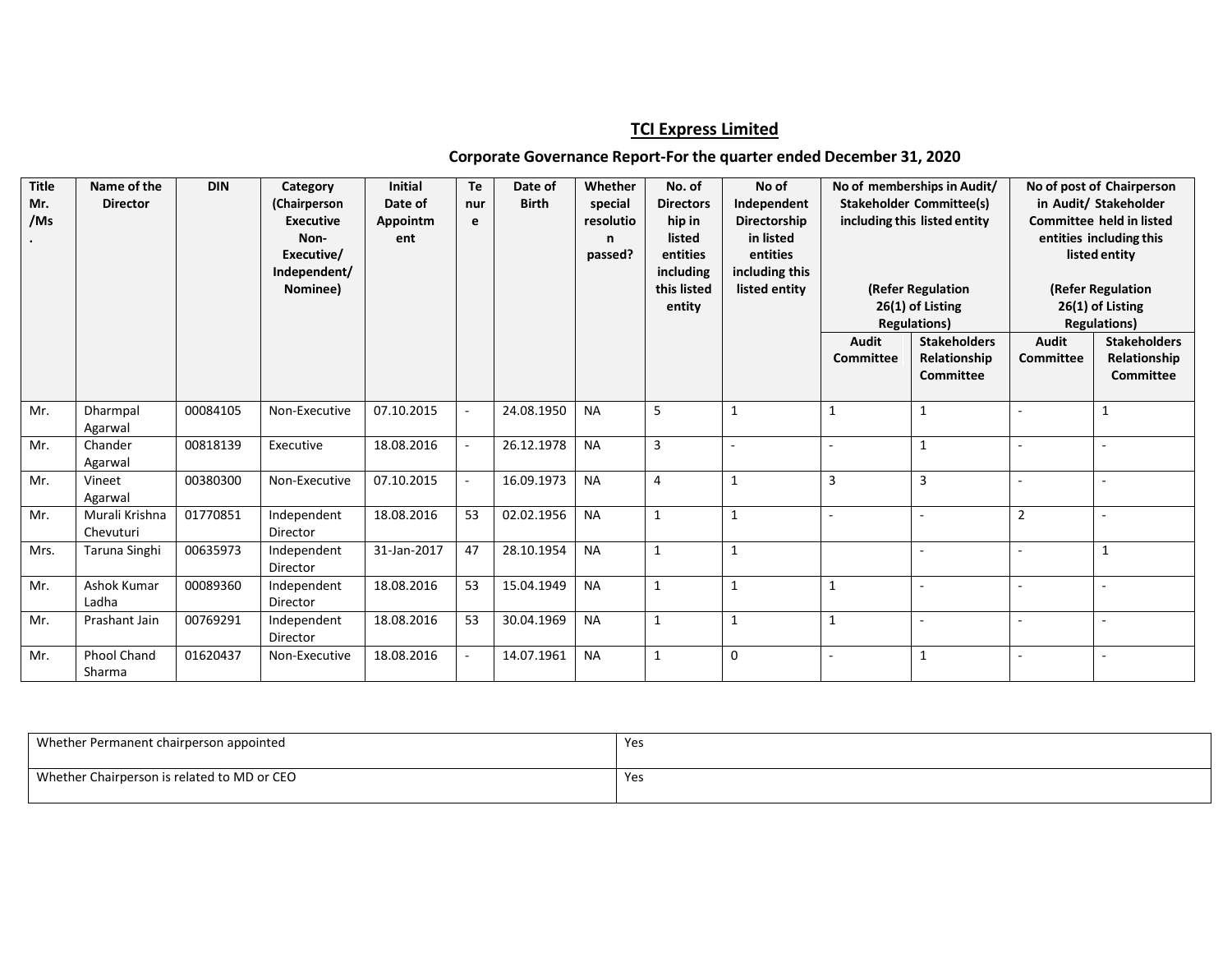|                | I)<br><b>Composition of Committees</b> |                        |                              |                      |                        |                         |                          |  |
|----------------|----------------------------------------|------------------------|------------------------------|----------------------|------------------------|-------------------------|--------------------------|--|
| Sr.            | <b>Name of the Committee</b>           | <b>Whether Regular</b> | <b>Name of the Director</b>  | Category             | Chairperson/Membership | <b>Appointment Date</b> | Cessation                |  |
| No.            |                                        | chairperson appointed  |                              |                      |                        |                         | Date                     |  |
|                | <b>Audit Committee</b>                 | Yes                    | Mr. Murali Krishna Chevuturi | Independent Director | Chairperson            | 29-Sep-2016             |                          |  |
| $\overline{2}$ |                                        |                        | Mr. Vineet Agarwal           | Non-Executive        | Member                 | 29-Sep-2016             | $\overline{\phantom{a}}$ |  |
| 3              |                                        |                        | Mr. Ashok Kumar Ladha        | Independent Director | Member                 | 29-Sep-2016             | $\sim$                   |  |
| 4              |                                        |                        | Mr. Prashant Jain            | Independent Director | Member                 | 29-Sep-2016             | $\sim$                   |  |
|                |                                        |                        |                              |                      |                        |                         |                          |  |
|                | <b>Nomination and Remuneration</b>     | Yes                    | Mr. Ashok Kumar Ladha        | Independent Director | Chairperson            | 29-Sep-2016             | $\overline{\phantom{a}}$ |  |
| 2              | <b>Committee</b>                       |                        | Mr. Dharmpal Agarwal         | Non-Executive        | Member                 | 29-Sep-2016             |                          |  |
| 3              |                                        |                        | Mr. Murali Krishna Chevuturi | Independent Director | Member                 | 29-Sep-2016             | $\sim$                   |  |
| 4              |                                        |                        | Mr. Prashant Jain            | Independent Director | Member                 | 29-Sep-2016             | $\sim$                   |  |
|                |                                        |                        |                              |                      |                        |                         |                          |  |
|                | <b>Stakeholder's Relationship</b>      | Yes                    | Mrs. Taruna Singhi           | Independent Director | Chairperson            | 31-Jan-2017             |                          |  |
|                | <b>Committee</b>                       |                        | Mr. Vineet Agarwal           | Non-Executive        | Member                 | 29-Sep-2016             | $\sim$                   |  |
| 3              |                                        |                        | Mr. Phool Chand Sharma       | Non-Executive        | Member                 | 29-Sep-2016             | $\overline{\phantom{a}}$ |  |
|                |                                        |                        |                              |                      |                        |                         |                          |  |
|                | <b>Corporate Social Responsibility</b> | Yes                    | Mr. Dharmpal Agarwal         | Non-Executive        | Chairperson            | 29-Sep-2016             | $\sim$                   |  |
| 2              | Committee                              |                        | Mrs. Taruna Singhi           | Independent Director | Member                 | 31-Jan-2017             |                          |  |
| 3              |                                        |                        | Mr. Chander Agarwal          | Executive            | Member                 | 29-Sep-2016             | $\sim$                   |  |
|                |                                        |                        |                              |                      |                        |                         |                          |  |
|                | <b>Risk Management Committee</b>       | Yes                    | Mr. Chander Agarwal          | Executive            | Chairperson            | 30-Jul-2019             | $\sim$                   |  |
| $\overline{2}$ |                                        |                        | Mr. Phool Chand Sharma       | Non-Executive        | Member                 | 30-Jul-2019             | $\overline{\phantom{a}}$ |  |
| 3              |                                        |                        | Mr. Mukti Lal                | Member-CFO           | Member                 | 30-Jul-2019             |                          |  |

| $\mathsf{II}$<br>Meeting of Board of Directors |                                    |                        |                   |                       |                                 |  |  |
|------------------------------------------------|------------------------------------|------------------------|-------------------|-----------------------|---------------------------------|--|--|
| Date(s) of Meeting (if any) in the             | Date(s) of Meeting (if any) in the | Whether requirement of | Number of         | Number of Independent | Maximum gap between any two     |  |  |
| previous quarter                               | relevant quarter                   | Quorum met             | Directors present | Directors present     | consecutive (in number of days) |  |  |
| 24-Jul-2020                                    | 02-Nov-2020                        | Yes                    |                   |                       | 10 <sup>C</sup>                 |  |  |

| III)<br><b>Meeting of Committee</b> |                               |                            |                       |                           |                                 |  |  |  |
|-------------------------------------|-------------------------------|----------------------------|-----------------------|---------------------------|---------------------------------|--|--|--|
| Date(s) of meeting of the committee | Whether requirement of Quorum | <b>Number of Directors</b> | Number of independent | Date(s) of meeting during | Maximum gap between any two     |  |  |  |
| in the relevant quarter             | met (Yes/No)<br>present*      |                            | directors present*    | of the committee in the   | consecutive (in number of days) |  |  |  |
|                                     |                               |                            |                       | previous quarter*         |                                 |  |  |  |
| <b>Audit Committee</b>              |                               |                            |                       |                           |                                 |  |  |  |